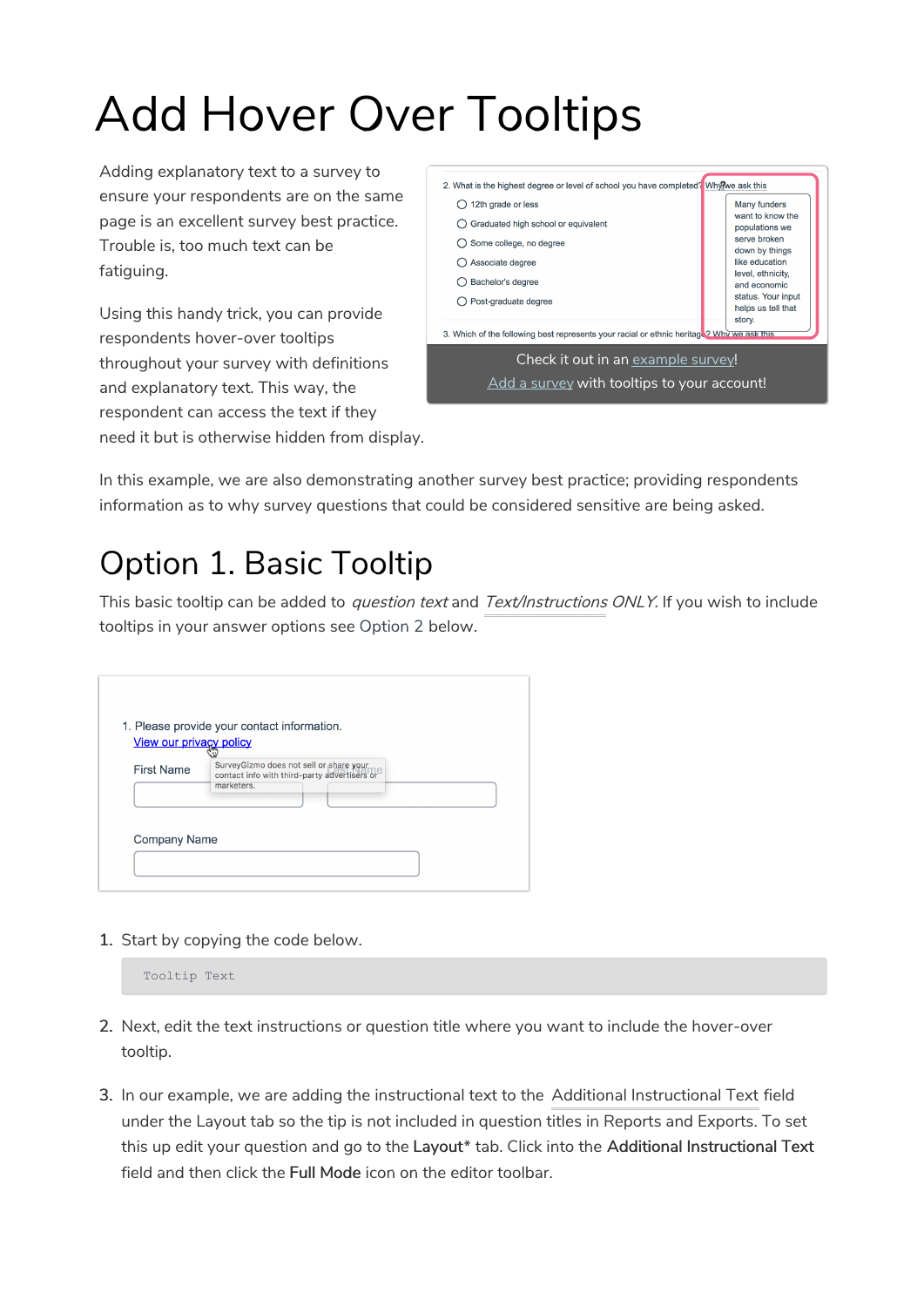\*The Layout tab is not available at all plan levels, however this solution can be implemented on the Question tab as part of the question text.

| Question | Logic | Validation                                                                                                                                                                                                                                                                                                                                                                                                                      | Layout | Piping / Repeat                  | Need Help? |
|----------|-------|---------------------------------------------------------------------------------------------------------------------------------------------------------------------------------------------------------------------------------------------------------------------------------------------------------------------------------------------------------------------------------------------------------------------------------|--------|----------------------------------|------------|
|          |       | Additional Instructional Text                                                                                                                                                                                                                                                                                                                                                                                                   |        |                                  |            |
|          |       |                                                                                                                                                                                                                                                                                                                                                                                                                                 |        |                                  |            |
|          |       |                                                                                                                                                                                                                                                                                                                                                                                                                                 |        |                                  |            |
| B I      |       | Size $\bullet$ $\underline{A} \bullet$ $\begin{array}{c} \n\frac{1}{2} \\ \frac{1}{2} \\ \frac{1}{2} \\ \frac{1}{2} \\ \frac{1}{2} \\ \frac{1}{2} \\ \frac{1}{2} \\ \frac{1}{2} \\ \frac{1}{2} \\ \frac{1}{2} \\ \frac{1}{2} \\ \frac{1}{2} \\ \frac{1}{2} \\ \frac{1}{2} \\ \frac{1}{2} \\ \frac{1}{2} \\ \frac{1}{2} \\ \frac{1}{2} \\ \frac{1}{2} \\ \frac{1}{2} \\ \frac{1}{2} \\ \frac{1}{2} \\ \frac{1}{2} \\ \frac{1}{2$ |        | $\cdots$<br>$\ddot{\phantom{a}}$ |            |
| o        |       | Show instructions above the question title                                                                                                                                                                                                                                                                                                                                                                                      |        | Full Mode                        |            |

4. Then click the Source icon on the editor toolbar.



- 5. Paste in the copied code and update the text to meet your needs.
- 6. Save the question.

### Option 2. Styled Tooltips

In this example we'll be setting up a hover-over tooltip within the question text. You can take this code and apply it throughout your survey, e.g. within text/instruction elements, question instructions, answer options, etc.



1. Start by adding the styles for the tooltips to the theme of your survey. These are required for the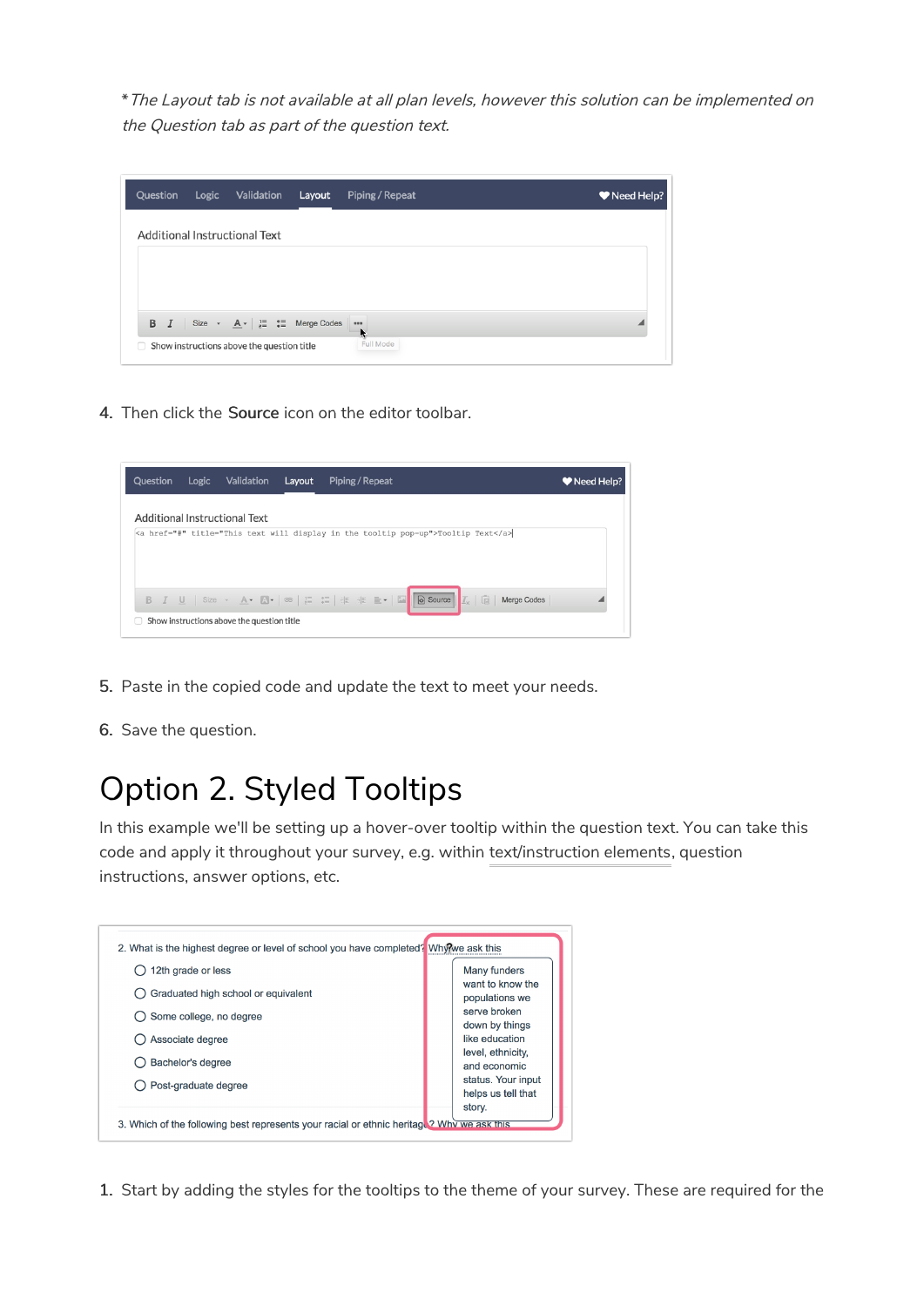tooltips to work. To do so, go to Style tab. Scroll to the bottom of the survey preview to access the link to the HTML/CSS Editor. Paste the below CSS on the Custom CSS tab. If you wish you can customize the colors of your tooltip by changing hex codes for the color and border highlighted in red below.

```
/*** Tooltips! ***/
 .tip {
   border-bottom: 1px dotted [template("base font color")];
   position: relative;
   cursor: help;
   text-decoration: none;
   color: inherit;
 }
 .tip span {
   display: none;
   z-index: 100;
   position: absolute;
   padding: .6em;
   padding-left: 1em;
   top: 1.5em;
   left: 2.4em;
   width: 10em;
   background-color: [template("page background color")];
   border: 1px solid [template("base font color")];
   border-radius: 0.5em;
 }
 .tip:hover span {
   display: inline-block;
 }
 .sg-question-set,
 .sg-type-radio ul.sg-list-vertical li,
 .sg-type-checkbox ul.sg-list-vertical li,
 .sg-question-options,
 .sg-type-radio-likert .sg-question-options,
 .sg-type-table .sg-question-options,
 .sg-instructions
 {
   overflow: visible;
  }
```
2. Next, copy the below code.

Tooltip TextThis is the text that will display in the tooltip pop-up.

- 3. Edit your question.
- 4. Click the Full Mode icon on the editor toolbar.
- 5. Then click the Source icon on the editor toolbar.
- 6. Paste the copied code wherever you would like to place your tool tip.
- 7. Next, you need to customize the various pieces of the code:
	- a. Start by replacing the Tooltip Text. In our above example we used "Why we ask this." This could also just be a ? at the end of a term if you wish.
	- b. Next replace the text between the span tags with the info you wish to provide on hover/click.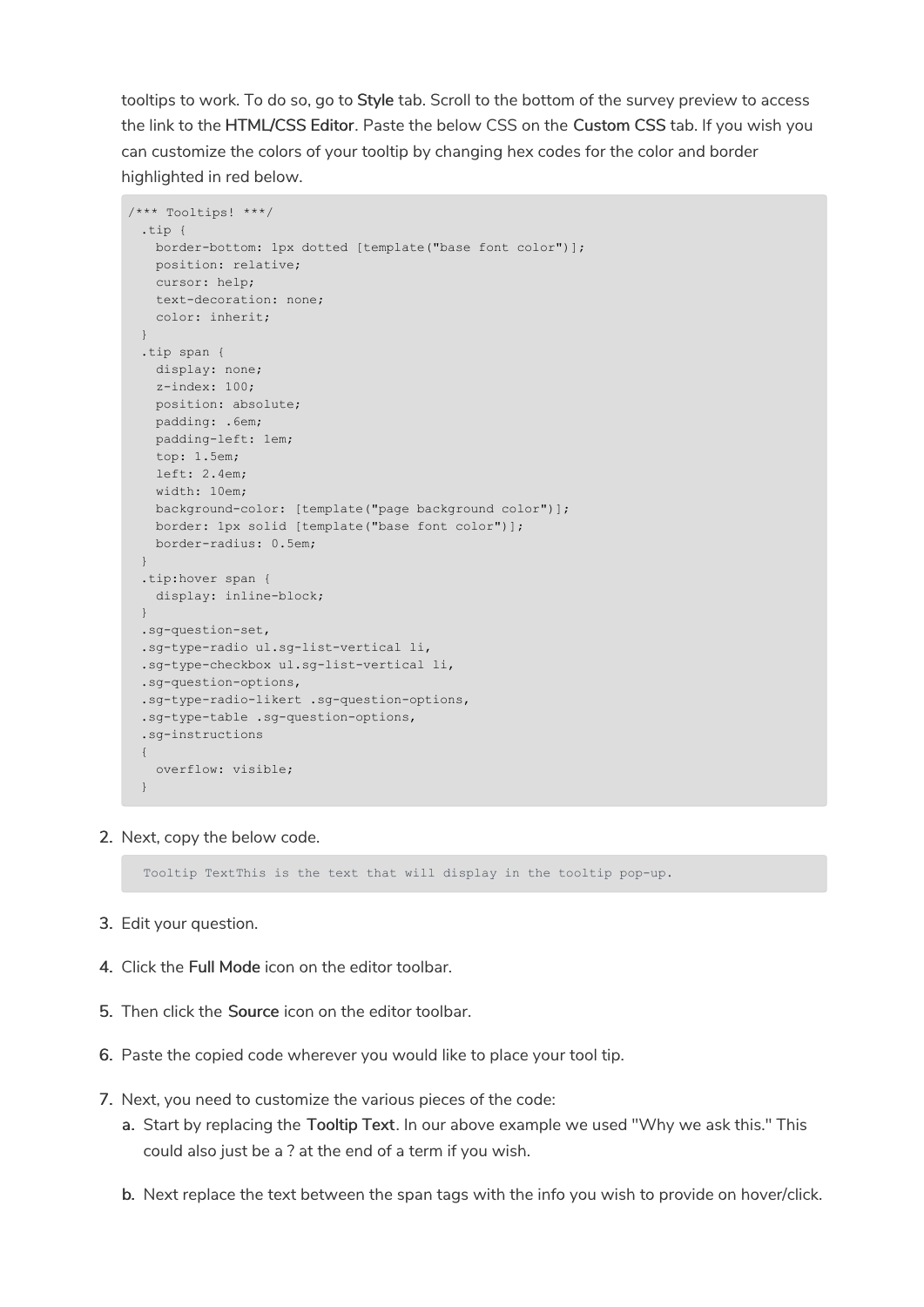In our example we end up with the code below:

Why we ask thisMany funders want to know the populations we serve broken down by thin gs like education level, ethnicity, and economic status. Your input helps us tell that story.

| <a class="tip" href="#">Why we ask this<span>Many funders want to know the populations we serve<br/>broken down by things like education level, ethnicity, and economic status. Your input helps us tell</span></a> |
|---------------------------------------------------------------------------------------------------------------------------------------------------------------------------------------------------------------------|
|                                                                                                                                                                                                                     |
|                                                                                                                                                                                                                     |
|                                                                                                                                                                                                                     |
|                                                                                                                                                                                                                     |

8. Finally, if you are using tooltips, we recommend adding instructions for how to use them at the beginning of your survey.



### Best Practice: Adding Tooltips to Answer Options

When adding tooltips to answer options (available for styled tooltips only), follow these steps:

1. Edit the answer option via the associated pencil icon.

| <b>Multiple Choice Options</b>                                             |     | <b>Common Answer Library</b>                                        | <b>Advanced Option Settings</b>       |  |
|----------------------------------------------------------------------------|-----|---------------------------------------------------------------------|---------------------------------------|--|
| Online Documentation                                                       |     |                                                                     | <b>O</b> Getting Started Guide        |  |
| Forum                                                                      | 41x | Radio Buttons only allow one<br>selection per question. If you want |                                       |  |
| + Click to Add Option<br><b>Paste in Options</b><br>Add "Other","N/A", etc |     | Checkboxes instead.                                                 | to allow for multiple selections, use |  |

- 2. On the next screen, click into the Option Title field and click on the ... icon to expand the HTML editor options.
- 3. Next, click on the Source button and paste your HTML code into the Option Title field.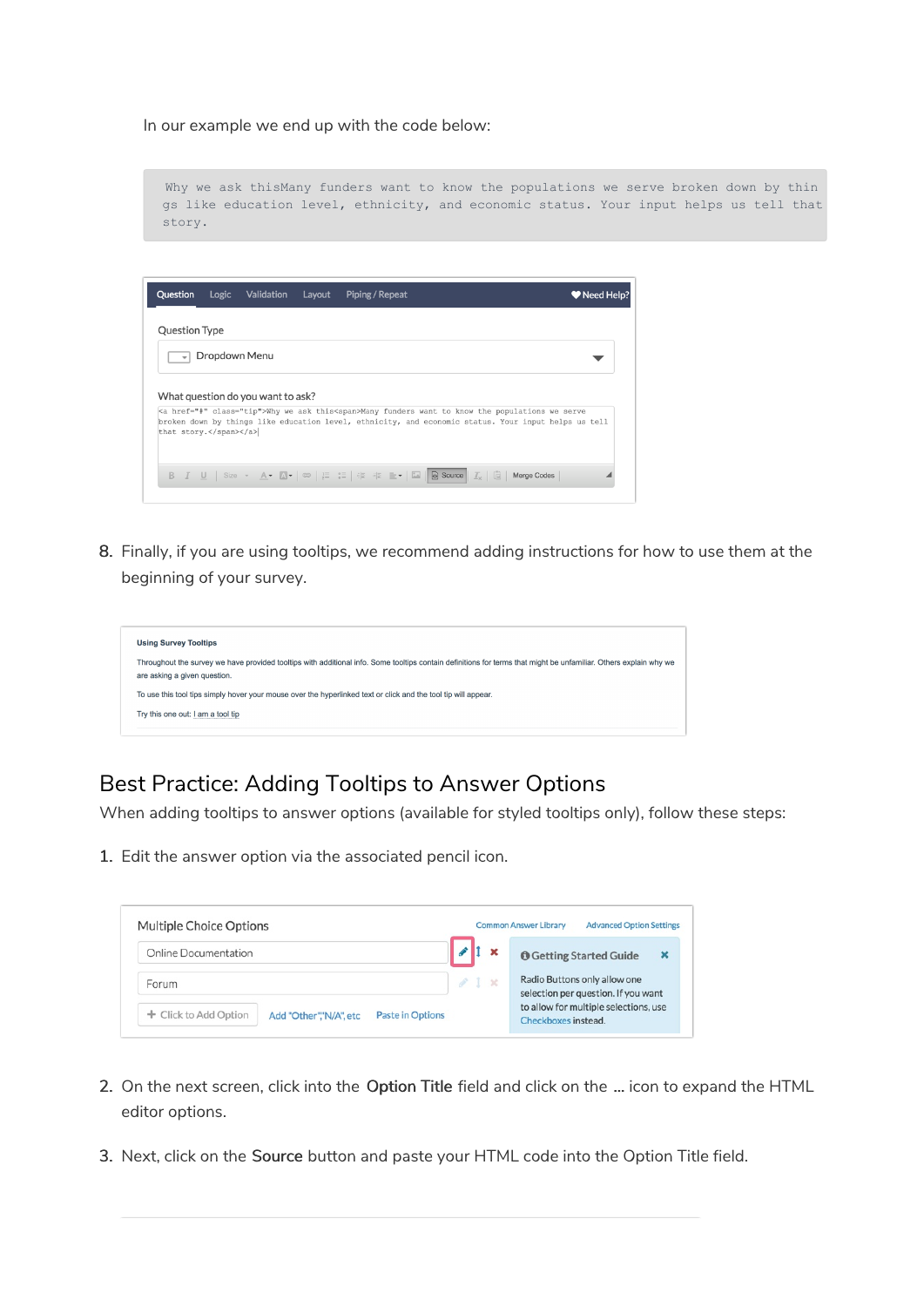| <b>Settings</b>        | Logic                | Quotas |  |                                                                                                                                                                                                                                                                                                                                                                                                                                                                        | W Need Help? |
|------------------------|----------------------|--------|--|------------------------------------------------------------------------------------------------------------------------------------------------------------------------------------------------------------------------------------------------------------------------------------------------------------------------------------------------------------------------------------------------------------------------------------------------------------------------|--------------|
| <b>Option Title</b>    |                      |        |  |                                                                                                                                                                                                                                                                                                                                                                                                                                                                        |              |
| help center.           |                      |        |  | Online Documentation <a class="tip" href="#">Learn more<span>The company's online knowledge base or</span></a>                                                                                                                                                                                                                                                                                                                                                         |              |
|                        |                      |        |  | <b>B</b> $I \perp \perp$ Size $\sim$ A $\cdot$ A $\cdot$ $\rightarrow$ $\cdot$ $\cdot$ $\Rightarrow$ $\cdot$ $\cdot$ $\cdot$ $\Rightarrow$ $\cdot$ $\Rightarrow$ $\cdot$ $\Rightarrow$ $\cdot$ $\Rightarrow$ $\cdot$ $\Rightarrow$ $\cdot$ $\Rightarrow$ $\cdot$ $\Rightarrow$ $\cdot$ $\Rightarrow$ $\cdot$ $\Rightarrow$ $\cdot$ $\Rightarrow$ $\cdot$ $\Rightarrow$ $\cdot$ $\Rightarrow$ $\cdot$ $\Rightarrow$ $\cdot$ $\Rightarrow$ $\cdot$ $\Rightarrow$ $\cdot$ |              |
| <b>Reporting Value</b> |                      |        |  |                                                                                                                                                                                                                                                                                                                                                                                                                                                                        |              |
|                        | Online Documentation |        |  |                                                                                                                                                                                                                                                                                                                                                                                                                                                                        |              |

- 4. Click Source a second time to exit the source code editor. Do this before you click *Done* in the step below.
- 5. Click Done when you are finished.

### Limitations

We do not have a built-in feature for hover-over tool tips. This workaround works for most of our customers in most cases but it is not a one-size-fits-all solution. This workaround is:

- only supported in survey themes built with the new theme builder.
- not supported on answer options utilizing click & drag functionality:
	- o Drag & Drop Ranking
	- Closed Card Sort
	- o Open Card Sort
	- o Quick Sort
- may still require some tweaking to get it right depending on your theme and where in the survey you are using these tips.
- works best with 140 characters or less. If you wish to use more than 140 characters we recommend using Text / Instruction Elements, Page Descriptions or linking to a document with definitions and explanations.
- Quotation marks should be avoided within your tool tip text as they are a reserved character in HTML code.

# Supported Browsers/Devices

These tooltips were tested on the following devices:

- Internet Explorer 7+
- Safari
- Firefox
- Chrome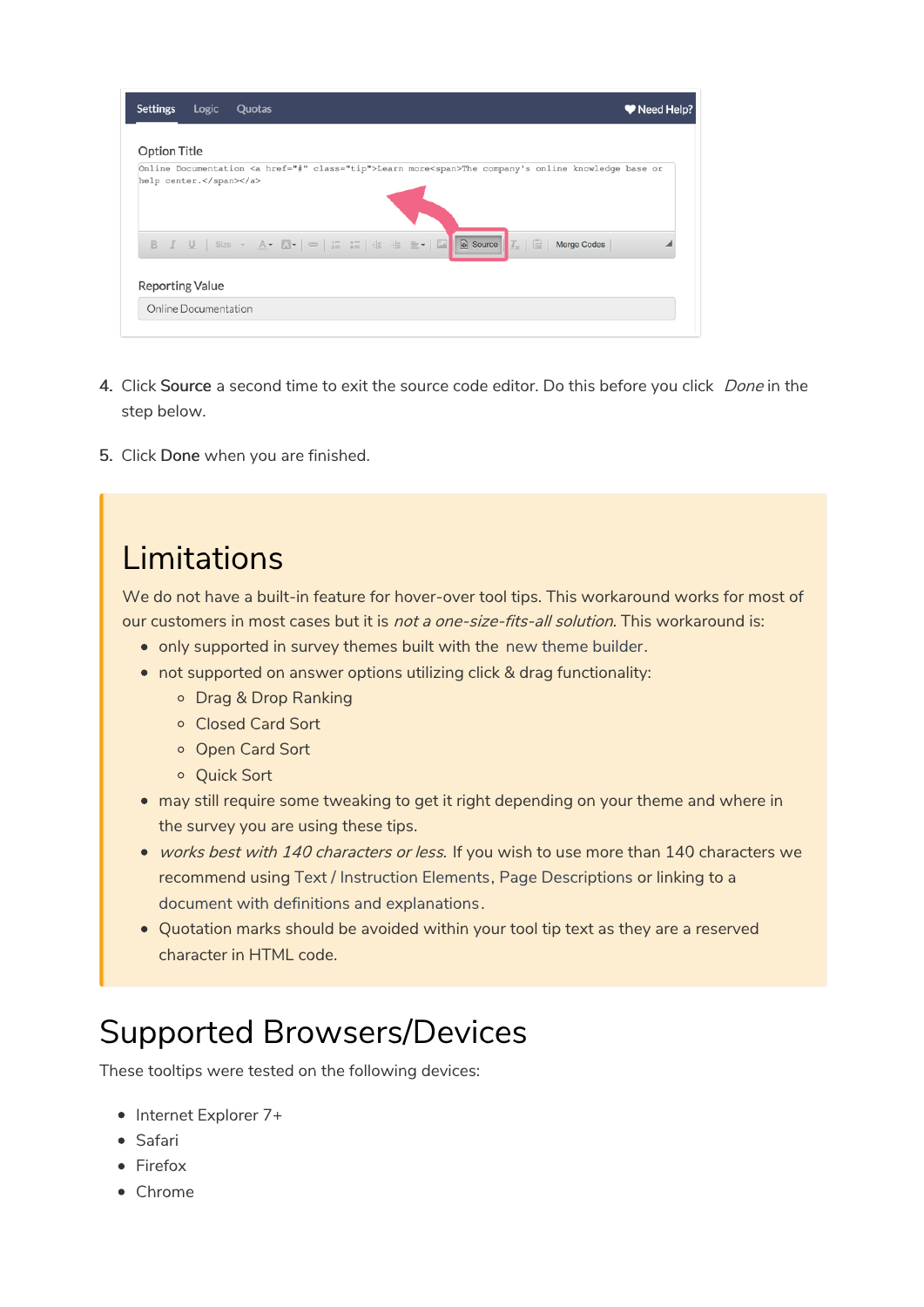- Android
- $\bullet$  iOS

# FAQ

### How do tooltips work on mobile?

Only the styled tooltips will work on mobile. Respondents will have to click to reveal them as there is no hover action on mobile devices. As such, you might want to add a question mark in order to cue respondents to click.

If respondents interact with an answer option tooltip after having already selected that answer option (for example, within a checkbox question), the tooltip text will appear white against a white background. In this case, you may want to force the tooltip text to be a specific color.

To do so, locate color: inherit; within the styled tooltips CSS and replace inherit with a color of your choice, ex. color: black; .

#### Can I change the width/position of my tooltips on mobile?

This is possible with the addition of CSS code to the styled tooltips option.

This workaround works for most of our customers in most cases but it is not a one-size-fitsall solution. You may need to modify this CSS further depending on your theme and where in the survey you are using these tips.

Add the below CSS to the bottom of your styled tooltips CSS. Note that depending where you place your tooltip, you may see that it is pushed off the right side of the screen.

We recommend placing a line break

directly prior to the tooltip code that you pasted into your question text, answer option, etc. on the Build tab.

```
@media only screen and (max-width: 500px){
 .tip:hover span {
   position: absolute;
   width: 19em; /*Adjust this value up/down to change the width of the tooltip box*/
   left: -2.3em; /*Adjust this value up/down to move the location of the tooltip left/right
*/
 }
}
```
### Can I add bullets to my tooltip text?

While the HTML for a bulleted list is not supported within the tooltip text, you can add bullets by using their HTML entities. Here is an example using  $\cdot$  which is the HTML entity for a bullet. Learn more about HTML entities.

This solution is not compatible with simple tooltips. Use this with Option 2: Styled Tooltips.